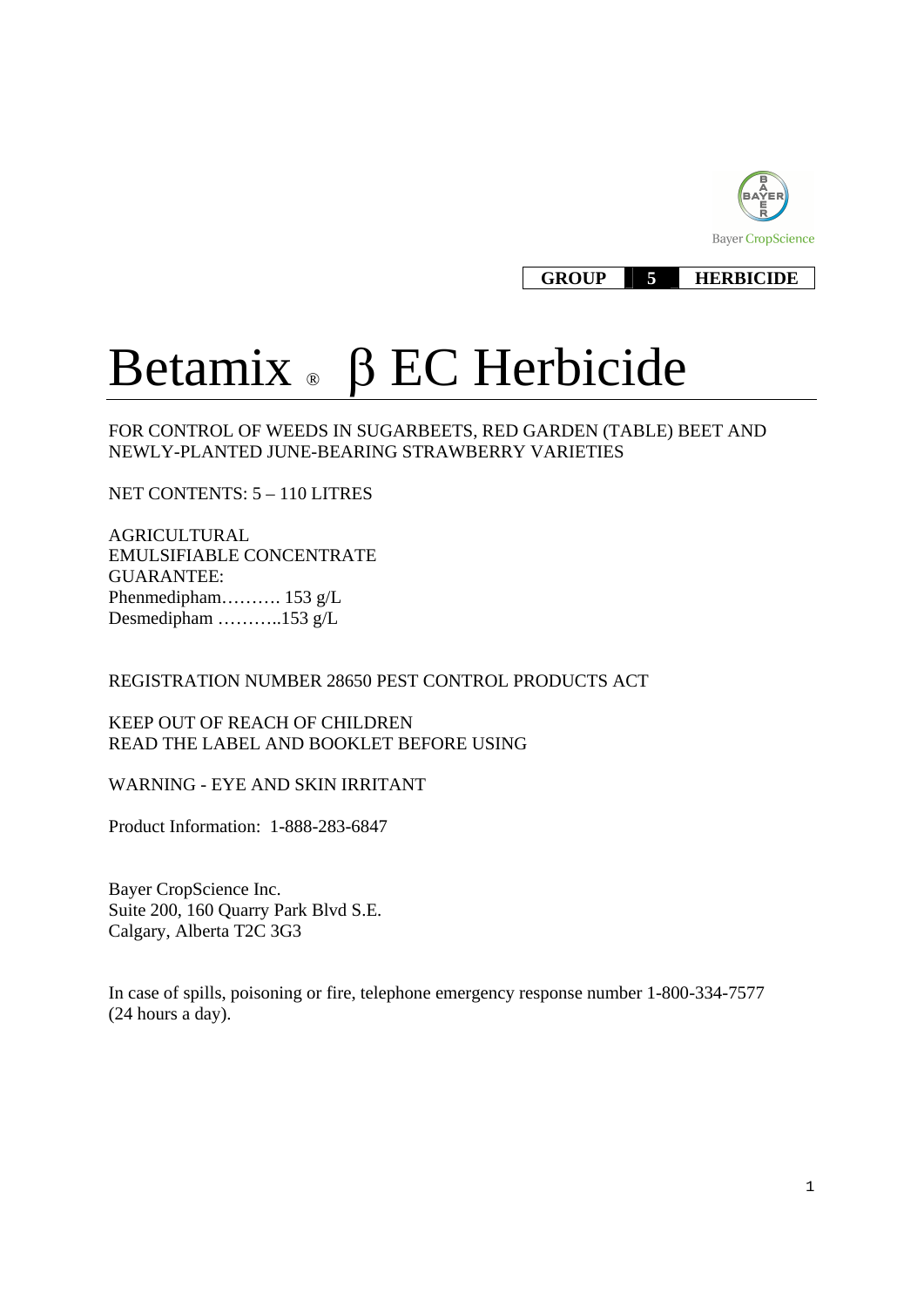#### $BETAMIX$   $\beta$  EC HERBICIDE

| Table of Contents          |                                                                   | <b>Section Number</b> |
|----------------------------|-------------------------------------------------------------------|-----------------------|
| <b>GENERAL INFORMATION</b> | The Product                                                       | $\mathbf{1}$          |
| <b>SAFETY AND HANDLING</b> | Precautions, Protective Clothing and Equipment,                   |                       |
|                            | <b>User Safety Recommendations</b>                                | $\overline{2}$        |
|                            | First Aid and Toxicological Information                           | 3                     |
|                            | <b>Environmental Hazards</b>                                      | $\overline{4}$        |
|                            | Storage                                                           | 5                     |
|                            | Disposal                                                          | 6                     |
|                            | Notice to User                                                    | $\overline{7}$        |
| <b>DIRECTIONS FOR USE</b>  | Weeds, Crops, Rates and Timing<br><b>Weeds Controlled</b>         | 8<br>8.1              |
|                            | Sugarbeets                                                        | 8.2                   |
|                            | Tankmixes in Sugarbeet<br><b>Minor Uses</b>                       | 8.2.1<br>8.3          |
|                            | Red Garden (Table) Beet                                           | 8.3.1                 |
|                            | Newly-Planted Strawberries                                        | 8.3.2                 |
|                            | <b>Application Instructions and Cautions</b>                      | 9                     |
|                            | <b>Buffer Zones</b>                                               | 10                    |
|                            | <b>Mixing Instructions</b>                                        | 11                    |
|                            | Livestock Feeding, Pre-Harvest Intervals<br>and Re-entry Interval | 12                    |
|                            | <b>Resistance Management Recommendations</b>                      | 13                    |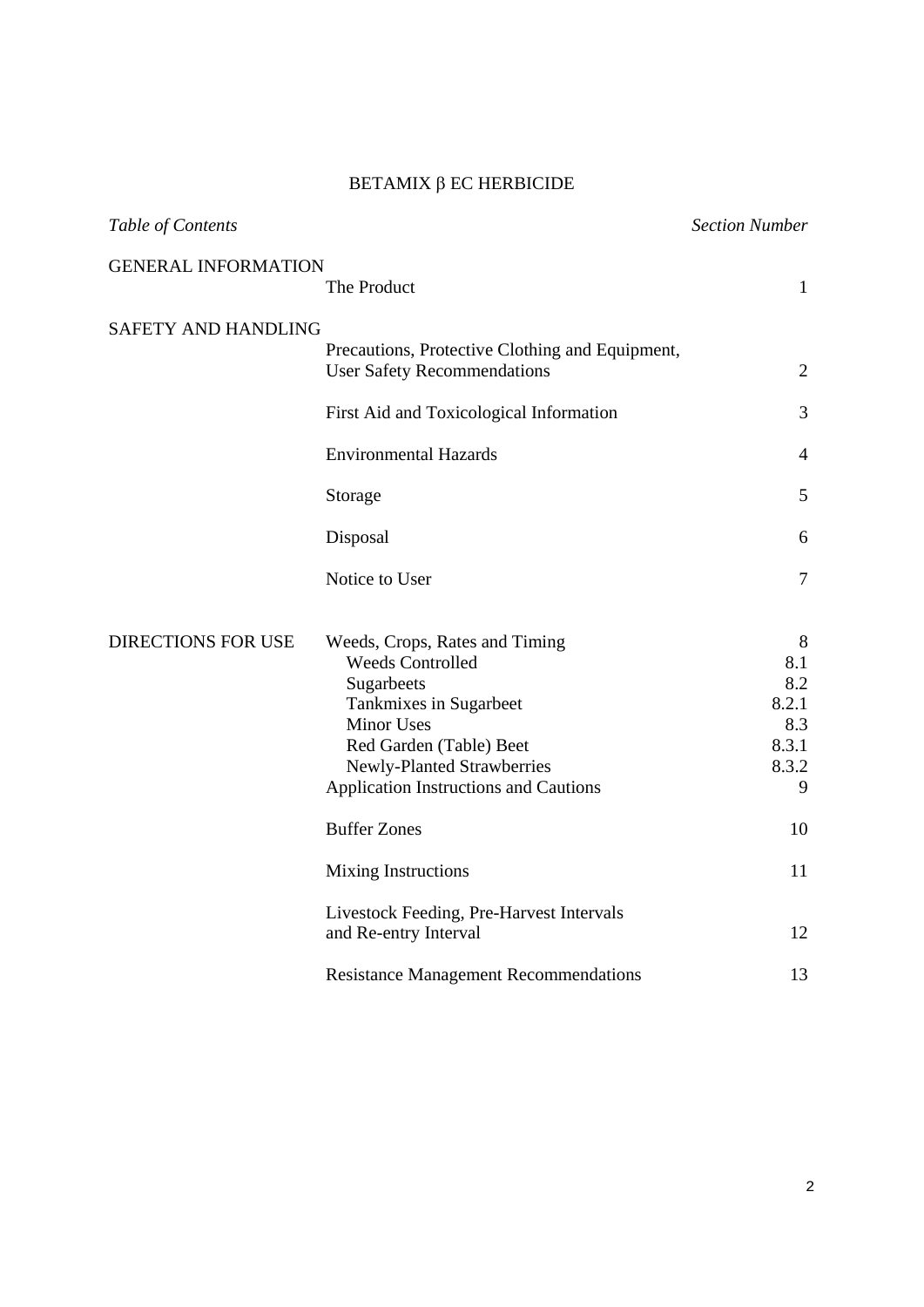#### GENERAL INFORMATION

#### SECTION 1: THE PRODUCT

BETAMIX  $\beta$  EC HERBICIDE is a selective post-emergence herbicide for weed control use in sugarbeets, red garden (table) beet and newly-planted strawberries.

#### SAFETY AND HANDLING

#### SECTION 2:

#### PRECAUTIONS, PROTECTIVE CLOTHING AND EQUIPMENT, USER SAFETY RECOMMENDATIONS

KEEP OUT OF REACH OF CHILDREN. Causes eye irritation. DO NOT get in eyes. May irritate the skin. Avoid contact with skin. Wear protective eyewear and clothing.

#### PERSONAL PROTECTIVE EQUIPMENT (PPE)

Wear long sleeved shirt, long pants, shoes plus socks, and chemical resistant gloves during mixing/loading, application, clean up and repair. In addition, wear goggles or face shield during mixing and loading.

Discard clothing and other absorbent materials that have been drenched or heavily contaminated with this product's concentrate. Do not reuse them.

Follow manufacturer's instructions for cleaning/maintaining PPE. If no such instructions for washables, use detergent and hot water. Keep and wash PPE separately from other laundry.

#### USER SAFETY RECOMMENDATIONS

Wash hands thoroughly with soap and water before eating, drinking, chewing gum, using tobacco, or using the toilet. Remove and wash contaminated clothing before reuse. Remove clothing immediately if pesticide gets inside. Then wash thoroughly and put on clean clothing. Remove PPE immediately after handling this product. Wash the outside of gloves before removing. As soon as possible, wash thoroughly and change into clean clothing.

If this pest control product is to be used on a commodity that may be exported to the U.S. and you require information on acceptable residue levels in the U.S., visit CropLife Canada's website at: **www.croplife.ca**.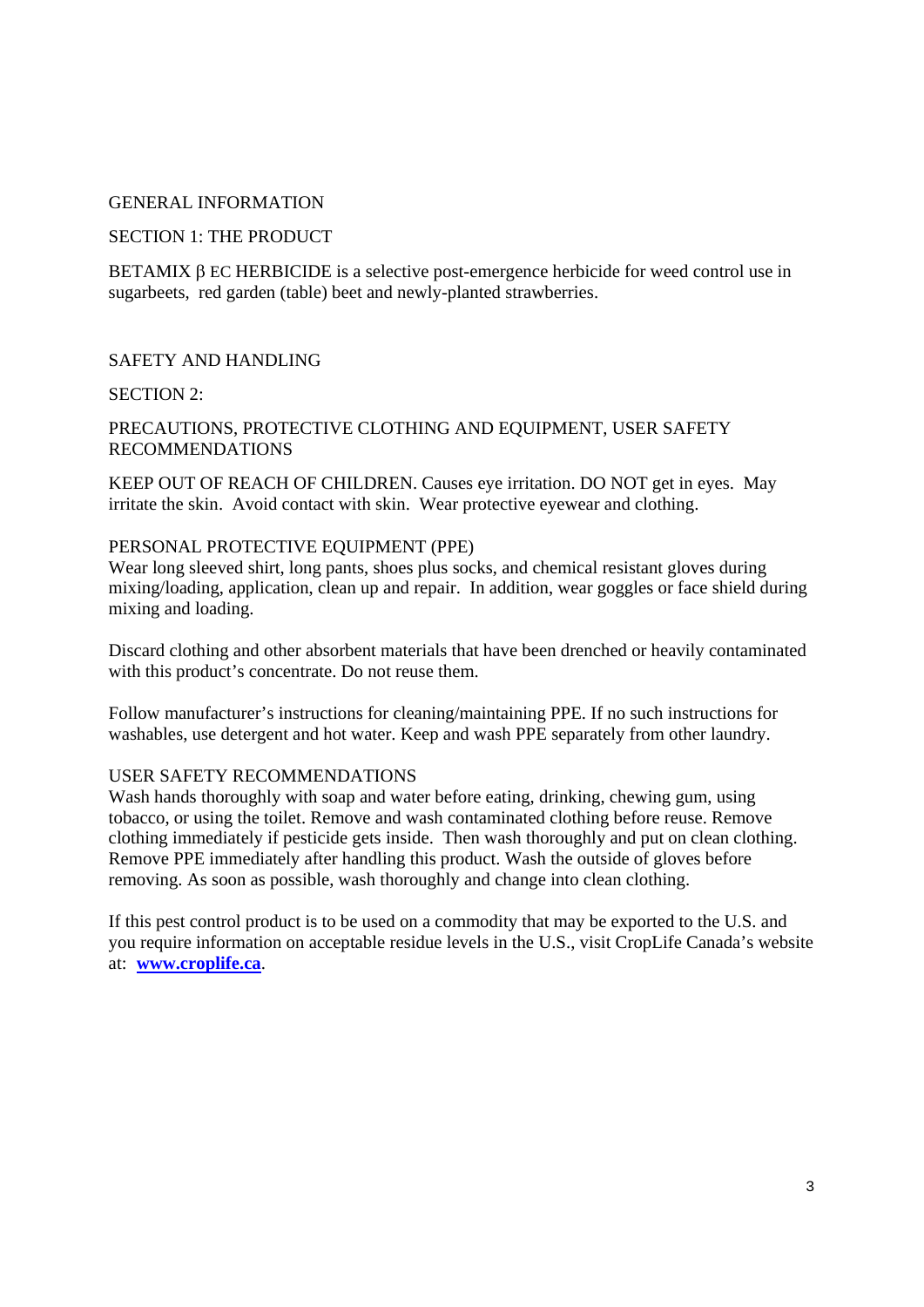## SECTION 3: FIRST AID AND TOXICOLOGICAL INFORMATION

Take container, label or product name and Pest Control Product Registration Number with you when seeking medical attention.

#### IF SWALLOWED:

- Call a poison control centre or doctor immediately for treatment advice.
- Have person sip a glass of water if able to swallow.
- Do not induce vomiting unless told to do so by a poison control centre or doctor.
- Do not give anything by mouth to an unconscious person.

## IF ON SKIN/CLOTHING:

- Take off contaminated clothing.
- Rinse skin immediately with plenty of water for 15-20 minutes.
- Call a poison control center or doctor for treatment advice.

#### IF IN EYES:

- Hold eye open and rinse slowly and gently with water for 15-20 minutes.
- Remove contact lenses, if present, after the first 5 minutes, then continue rinsing eye.
- Call a poison control center or doctor for treatment advice.

#### IF INHALED:

- Move person to fresh air.
- $\bullet$  If person is not breathing, call 911 or an ambulance, then give artificial respiration, preferably by mouth-to-mouth, if possible. Call a poison control centre or doctor for further treatment advice.

GENERAL: Never give anything by mouth to an unconscious person. Remove victim to a safe and uncontaminated area. Seek medical attention immediately if symptom persists or is severe.

TOXICOLOGICAL INFORMATION: Treat symptomatically.

#### SECTION 4: ENVIRONMENTAL HAZARDS

**TOXIC** to aquatic organisms and non-target terrestrial plants. DO NOT apply this product directly to freshwater habitats (such as lakes, rivers, sloughs, ponds, Prairie potholes, creeks, marshes, streams, reservoirs, ditches and wetlands), estuaries or marine habitats. DO NOT contaminate aquatic habitats by cleaning of equipment or disposal of wastes.

DO NOT apply this product directly to sensitive terrestrial habitats (such as grasslands, forested areas, shelter belts, woodlots, hedgerows, rangelands, riparian areas and shrub lands).

Observe buffer zones specified under **DIRECTIONS FOR USE**.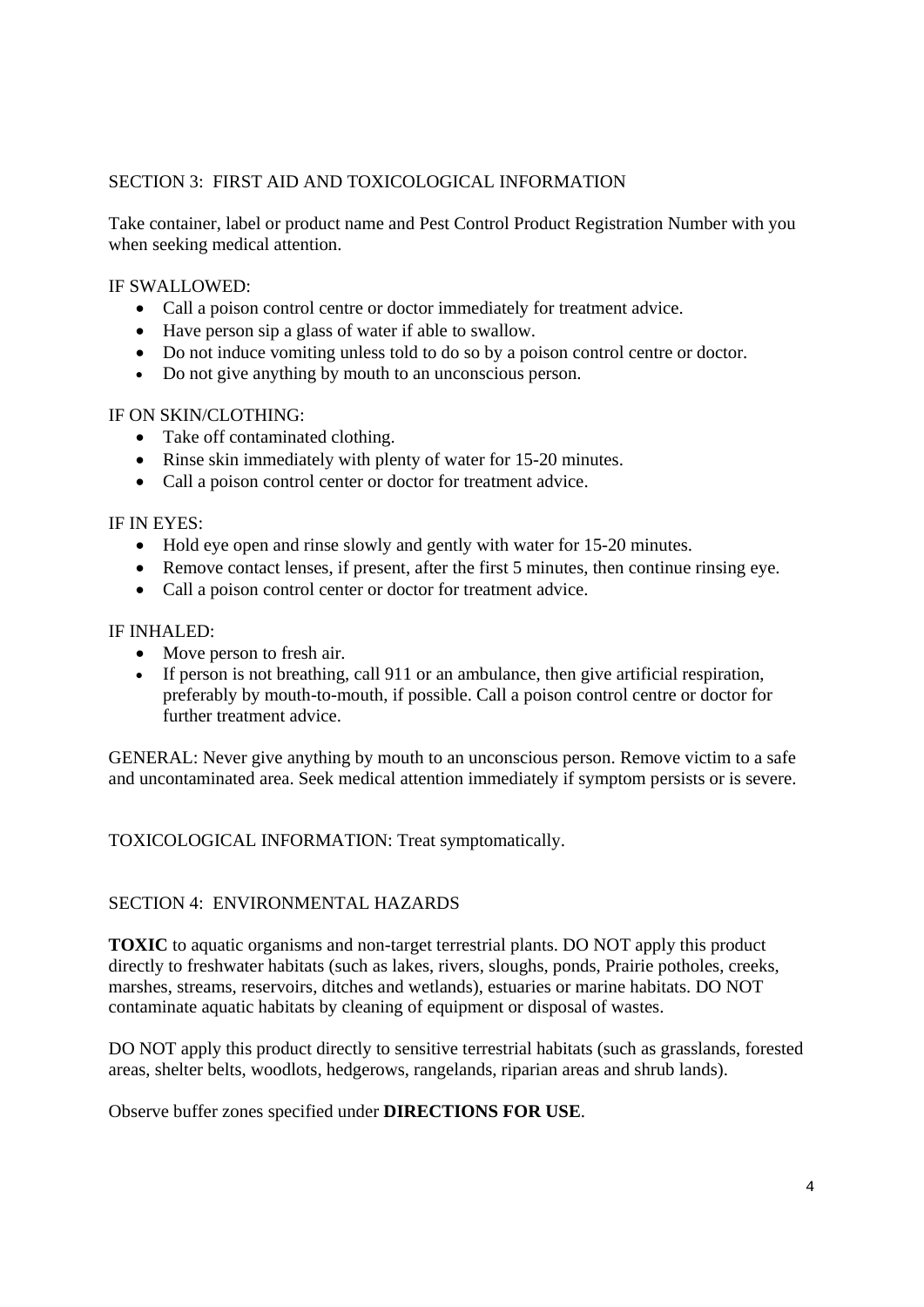Field sprayer application: DO NOT apply during periods of dead calm. Avoid application of this product when winds are gusty. DO NOT apply with spray droplets smaller than the American Society of Agricultural Engineers (ASAE) medium classification. Boom height must be 60 cm or less above the crop or ground.

DO NOT apply by air.

#### SECTION 5: STORAGE

Do not contaminate, water, food, or feed by storage and disposal. Store product in original container only and keep closed. Store in a cool, dry place away from other pesticides, seeds, fertilizers, food, or feed. Do not use or store near heat or open flame.

#### SECTION 6: DISPOSAL

#### RECYCLABLE CONTAINER DISPOSAL:

Do not reuse this container for any purpose. This is a recyclable container, and is to be disposed of at a container collection site. Contact your local distributor/dealer or municipality for the location of the nearest collection site. Before taking the container to the collection site:

- 1. Triple- or pressure-rinse the empty container. Add the rinsings to the spray mixture in the tank.
- 2. Make the empty, rinsed container unsuitable for further use.

If there is no container collection site in your area, dispose of the container in accordance with provincial requirements.

DISPOSAL OF UNUSED, UNWANTED PRODUCT: For information on disposal of unused, unwanted product, contact the manufacturer or the provincial regulatory agency. Contact the manufacturer and the provincial regulatory agency in case of a spill, and for cleanup of spills.

#### SECTION 7: NOTICE TO USER

This pest control product is to be used only in accordance with the directions on the label. It is an offence under the *Pest Control Products Act* to use this product in a way that is inconsistent with the directions on the label. The user assumes the risk to persons or property that arises from any such use of this product.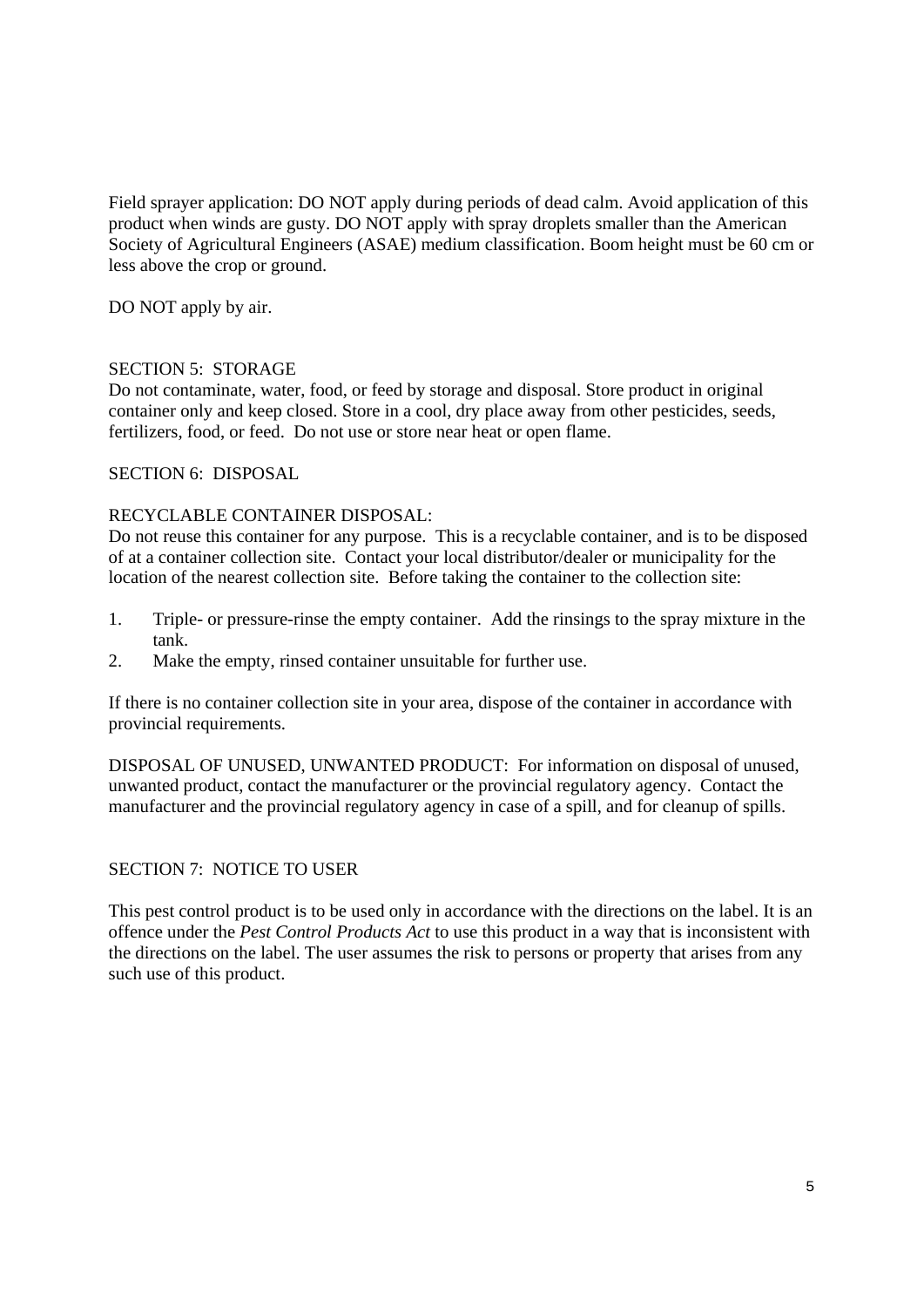#### DIRECTIONS FOR USE

#### SECTION 8: WEEDS, CROPS, RATES AND TIMING

#### **8.1 WEEDS CONTROLLED:**

BETAMIX  $\beta$  EC HERBICIDE is a selective post-emergence herbicide for control of the following weeds:

Group I: Weeds susceptible to BETAMIX  $\beta$  EC HERBICIDE if sprayed before reaching the 4 leaf stage.

| <b>Common Name</b>                   | <b>Scientific Name</b>        |
|--------------------------------------|-------------------------------|
| Lamb's-quarters                      | Chenopodium album             |
| Wild Buckwheat                       | Polygonum convolvulus         |
| Green Foxtail (Wild Millet)          | Setaria viridis               |
| <b>Yellow Foxtail (Pigeon Grass)</b> | Setaria glauca                |
| Mustard                              | Brassica spp. Sisymbrium spp. |
| Pigweed                              | Amaranthus spp.               |

Group II: Weeds which may be controlled if sprayed before reaching the 2 leaf stage, when use of BETAMIX  $\beta$  EC HERBICIDE is preceded by a pre-plant or pre-emergence herbicide treatment. For recommendation of a suitable pre-plant or pre-emergence treatment, consult your Provincial Department of Agriculture Extension Service or sugarbeet company agronomist.

| <b>Common Name</b>                       | <b>Scientific Name</b> |
|------------------------------------------|------------------------|
| Nightshade                               | Solanum spp.           |
| Kochia*                                  | Kochia scoparia        |
| Goosefoot                                | Chenopodium spp.       |
| Ragweed                                  | Ambrosia spp.          |
| Stinkweed (Field Pennycress, Frenchweed) | Thlaspi arvense        |

\*Spray Kochia while in the rosette stage, less than 2.5 cm in diameter.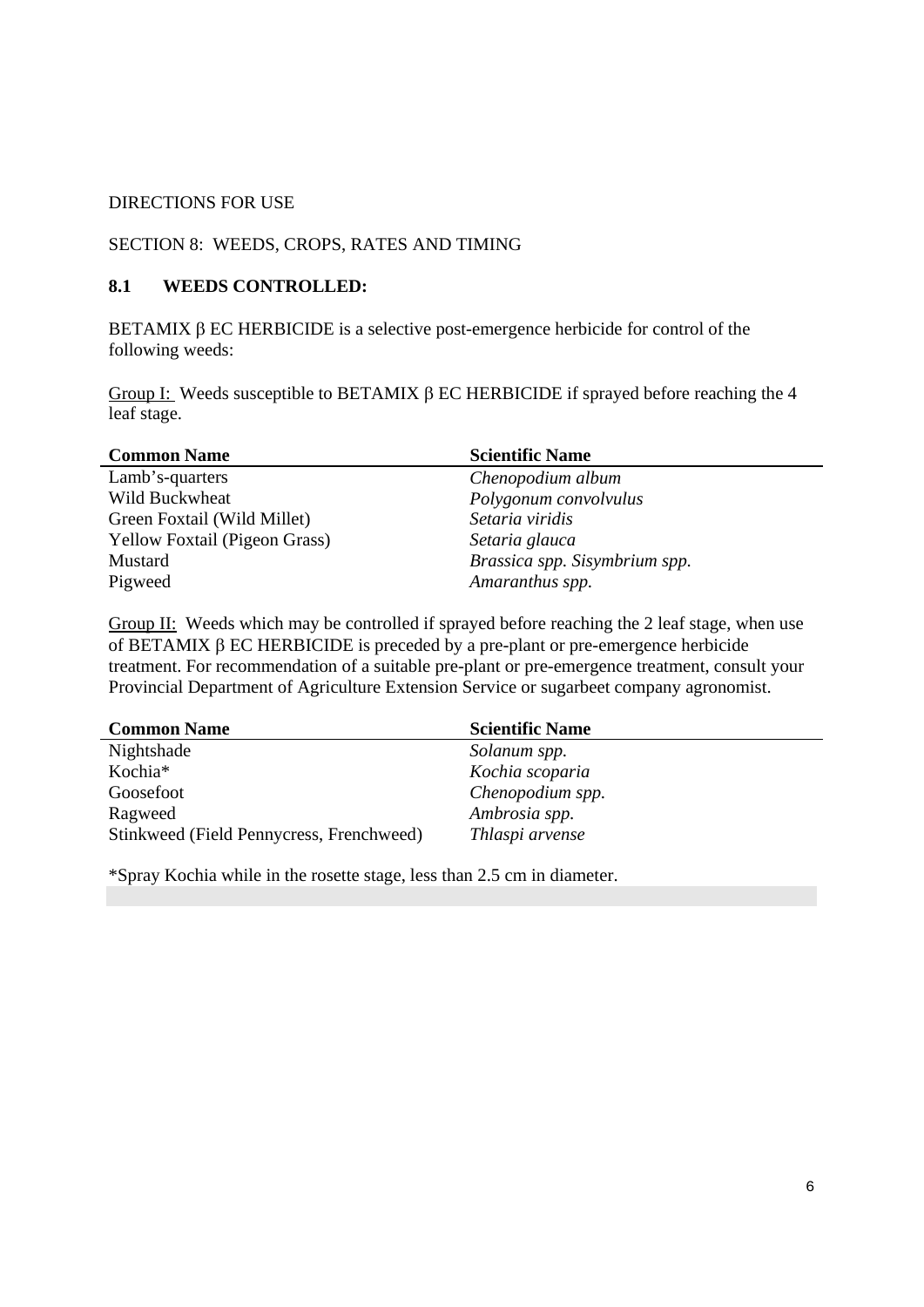## **8.2 SUGARBEETS**

## IMPORTANT

BETAMIX B EC HERBICIDE may cause temporary growth delay and/or chlorosis or tip burn on sugarbeets. Beets usually resume normal growth within 10 days.

## RATES AND TIMING:

SINGLE (FULL RATE) APPLICATION: Broadcast BETAMIX  $\beta$  EC HERBICIDE at the rate of 2.75 to 4.75 L in 100 to 200 L/ha of water, at a weed growth stage from cotyledon up to 4-true leaves. Apply only to sugarbeets past the 2-true leaf stage.

REPEAT APPLICATION OF BETAMIX  $\beta$  EC HERBICIDE: For control of later germinating weeds, make a second application of BETAMIX  $\beta$  EC HERBICIDE. Use 2.75 to 3.5 L/ha of BETAMIX  $\beta$  EC HERBICIDE. Allow at least 7 days between first and second applications.

SPLIT (REDUCED RATE) APPLICATIONS: Split (reduced rate) applications of BETAMIX  $\beta$ EC HERBICIDE may be applied to sugarbeets at any stage of growth (as early as cotyledon) when necessary to control early germinating, difficult-to-control weeds. Spray BETAMIX  $\beta$  EC HERBICIDE at 1.15 to 1.75 L/ha broadcast in  $100 - 200$  L of water. The first spray must be applied when the earliest weeds have reached the cotyledon stage.

A second application should be made 5 to 7 days following the first application, or when another flush of weeds germinates, in order to control any weeds not completely controlled by the first treatment. If the second application is delayed (i.e. by more than 7 days), full rate treatment as described above will be necessary.

NOTE: Apply the 2.75 to 4.75 L/ha rate only to sugarbeets past the 2-true leaf stage.

Refer to the table below for the amount to use for band application.

| Dosage           | Band            | <b>Band Rate</b>                  |             |             |  |
|------------------|-----------------|-----------------------------------|-------------|-------------|--|
| <b>Broadcast</b> | Width           | Row Spacing                       |             |             |  |
| Equivalent       |                 | $70 \text{ cm}$<br>75 cm<br>55 cm |             |             |  |
| $1.15$ L/ha      | $15 \text{ cm}$ | $0.30$ L/ha                       | $0.25$ L/ha |             |  |
|                  | $20 \text{ cm}$ | $0.40$ L/ha                       | $0.33$ L/ha | $0.30$ L/ha |  |
| $1.75$ L/ha      | $15 \text{ cm}$ | $0.48$ L/ha                       | $0.38$ L/ha | $0.35$ L/ha |  |
|                  | $20 \text{ cm}$ | $0.63$ L/ha                       | 0.50L/ha    | $0.45$ L/ha |  |
| $2.75$ L/ha      | $15 \text{ cm}$ | $0.75$ L/ha<br>$0.60$ L/ha        |             | $0.55$ L/ha |  |
|                  | $20 \text{ cm}$ | $1.00$ L/ha                       | $0.78$ L/ha | $0.73$ L/ha |  |
| $3.5$ L/ha       | $15 \text{ cm}$ | $0.95$ L/ha                       | $0.75$ L/ha | $0.70$ L/ha |  |
|                  | $20 \text{ cm}$ | 1.28 L/ha                         | $1.00$ L/ha | $0.93$ L/ha |  |
| $4.75$ L/ha      | $15 \text{ cm}$ | $1.25$ L/ha                       | $1.00$ L/ha | $0.93$ L/ha |  |
|                  | $20 \text{ cm}$ | 1.68 L/ha                         | $1.33$ L/ha | $1.23$ L/ha |  |

DOSAGE CHART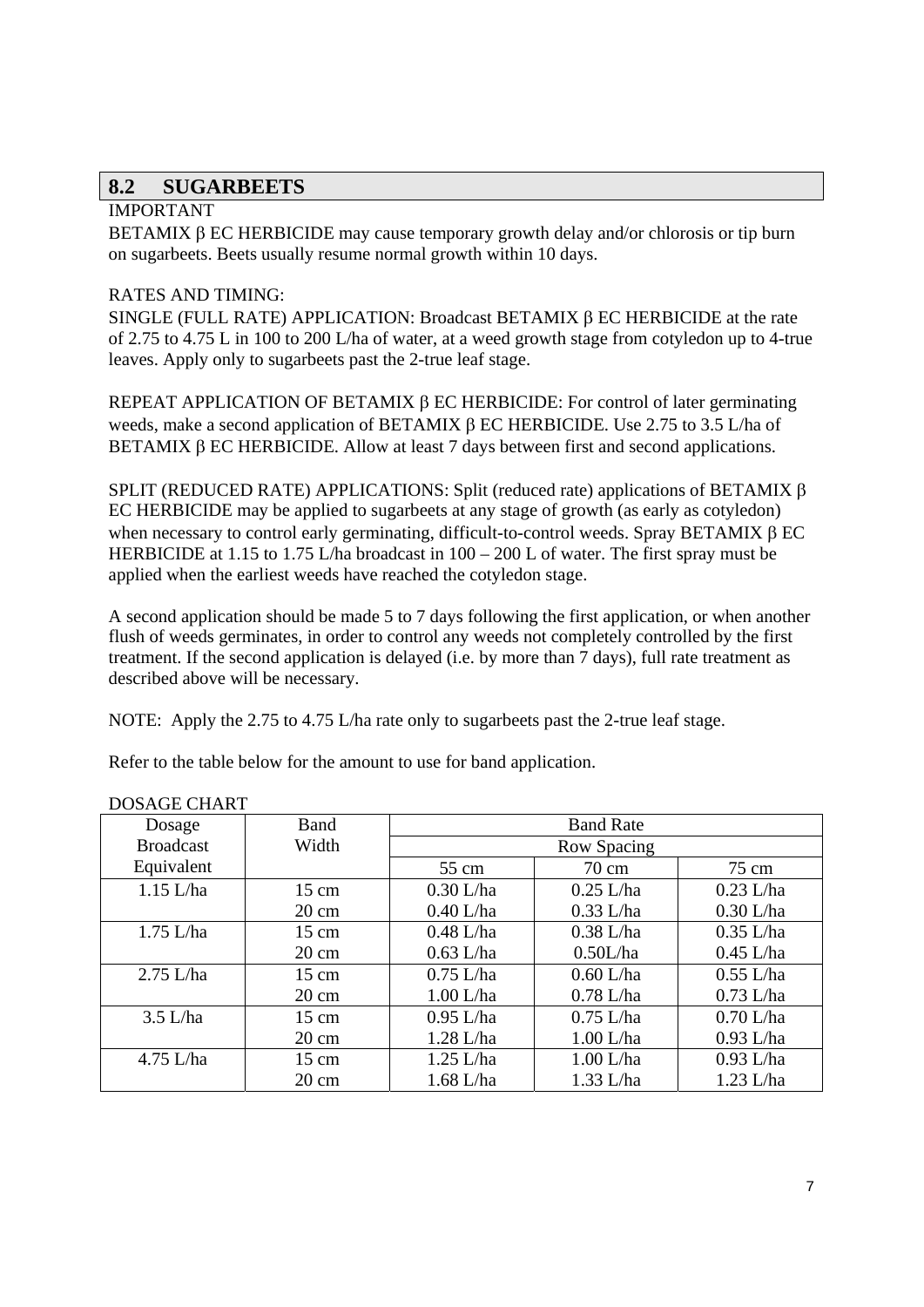## **8.2.1: TANK MIXES IN SUGARBEET**

#### NOTE:

- Consult the label of the tank-mix partner for further instructions regarding directions for use, restrictions and precautions. Certain tank-mix partners may have additional restrictions for leaf staging.
- Do not tank-mix BETAMIX  $\beta$  EC HERBICIDE with pesticides, fertilizers or any other chemical additives unless recommended on this label.

| <b>TANK MIX</b><br><b>PRODUCT</b>                                           | <b>BROADCAST</b><br><b>RATE</b>                             | <b>DIRECTIONS</b>                                                                                                                                                                                                                                                                                                                                                                                                |
|-----------------------------------------------------------------------------|-------------------------------------------------------------|------------------------------------------------------------------------------------------------------------------------------------------------------------------------------------------------------------------------------------------------------------------------------------------------------------------------------------------------------------------------------------------------------------------|
| <b>BETAMIX <math>\beta</math> EC</b><br><b>HERBICIDE</b><br>$\pm$<br>Upbeet | $0.88 - 1.75$ L/ha<br>$^{+}$<br>$35 - 70$ g/ha <sup>*</sup> | Use this tank-mix for control of Group I weeds<br>plus control of velvetleaf. A second application<br>should be made $5 - 10$ days later or as weeds<br>germinate. If velvetleaf is the predominant<br>weed, use of Upbeet alone with adjuvant is<br>preferable (see Upbeet label for proper<br>application directions).<br>DO NOT use an adjuvant when tank-mixing<br>BETAMIX $\beta$ EC HERBICIDE with Upbeet. |

\* The total grams of Upbeet applied must not exceed 100 g/ha per growing season.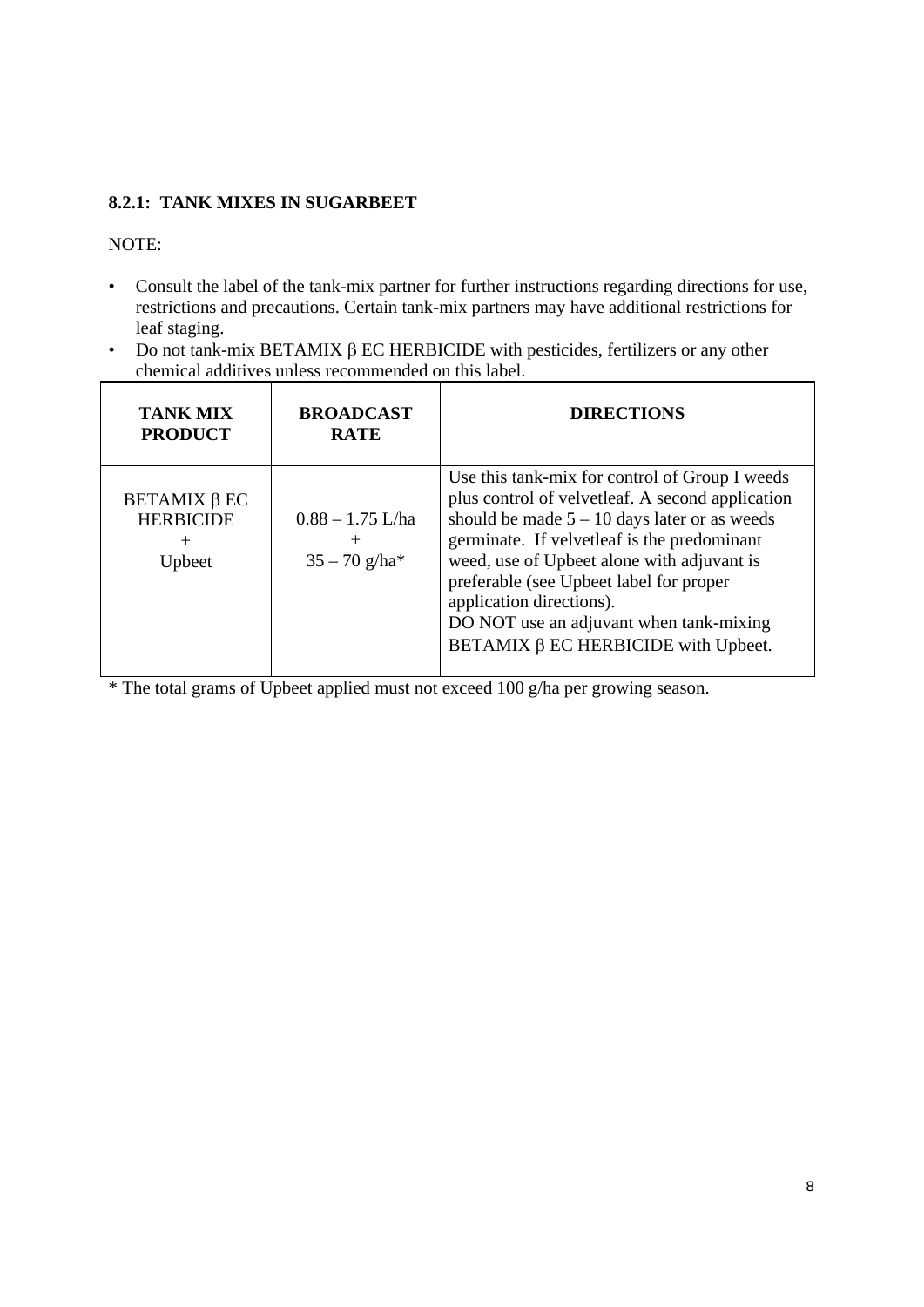## **8.3 MINOR USES**

NOTE TO USER: READ THE FOLLOWING BEFORE USING THIS PRODUCT FOR THE INDICATED SPECIAL USE APPLICATIONS (BELOW): The DIRECTIONS FOR USE for this product for the uses described below were developed by persons other than Bayer CropScience and accepted for registration by Health Canada under the User Requested Minor Use Label Expansion program. Bayer CropScience itself makes no representation or warranty with respect to performance (efficacy) or crop tolerance (phytotoxicity) claims for this product when used on the crops listed below. Accordingly, the Buyer and User assume all risks related to performance and crop tolerance arising, and agree to hold Bayer CropScience harmless from any claims based on efficacy or phytotoxicity in connection with the uses described below.

# **8.3.1 RED GARDEN (TABLE) BEET**

BETAMIX  $\beta$  EC HERBICIDE is a selective post-emergence herbicide for use in red garden (table) beets. The product will control labelled weeds, if sprayed before reaching the 4 leaf stage.

IMPORTANT: BETAMIX  $\beta$  EC HERBICIDE may cause temporary growth retardation and/or chlorosis or tip burn on red garden (table) beets. Beets usually resume normal growth within 10 days. Do not exceed rates recommended on this label. Uneven application such as swath overlapping, variable tractor speed, spraying on turns, etc., may result in crop injury.

#### **Timing of application and application rates:**

BETAMIX  $\beta$  EC HERBICIDE may be applied to red garden (table) beet at any stage of growth (as early as cotyledon) when necessary to control early germinating, difficult-to-control weeds. Apply BETAMIX  $\beta$  EC HERBICIDE at 1.15 to 1.75 L/ha as a broadcast spray in 100 – 200 L of water. The first spray must be applied when the earliest weeds have reached the cotyledon stage. Repeat applications at 5 to 7 days intervals following the first application, or when another flush of weeds germinates. Apply a maximum of 3 applications per season.

Refer to the DOSAGE CHART in section 8 for the amount to use for band application.

#### **Pre-Harvest Interval:**

Do not harvest treated beets within 30 days of application.

If this pest control product is to be used on a commodity that may be exported to the U.S. and you require information on acceptable residue levels in the U.S., visit CropLife Canada's website at: **www.croplife.ca**.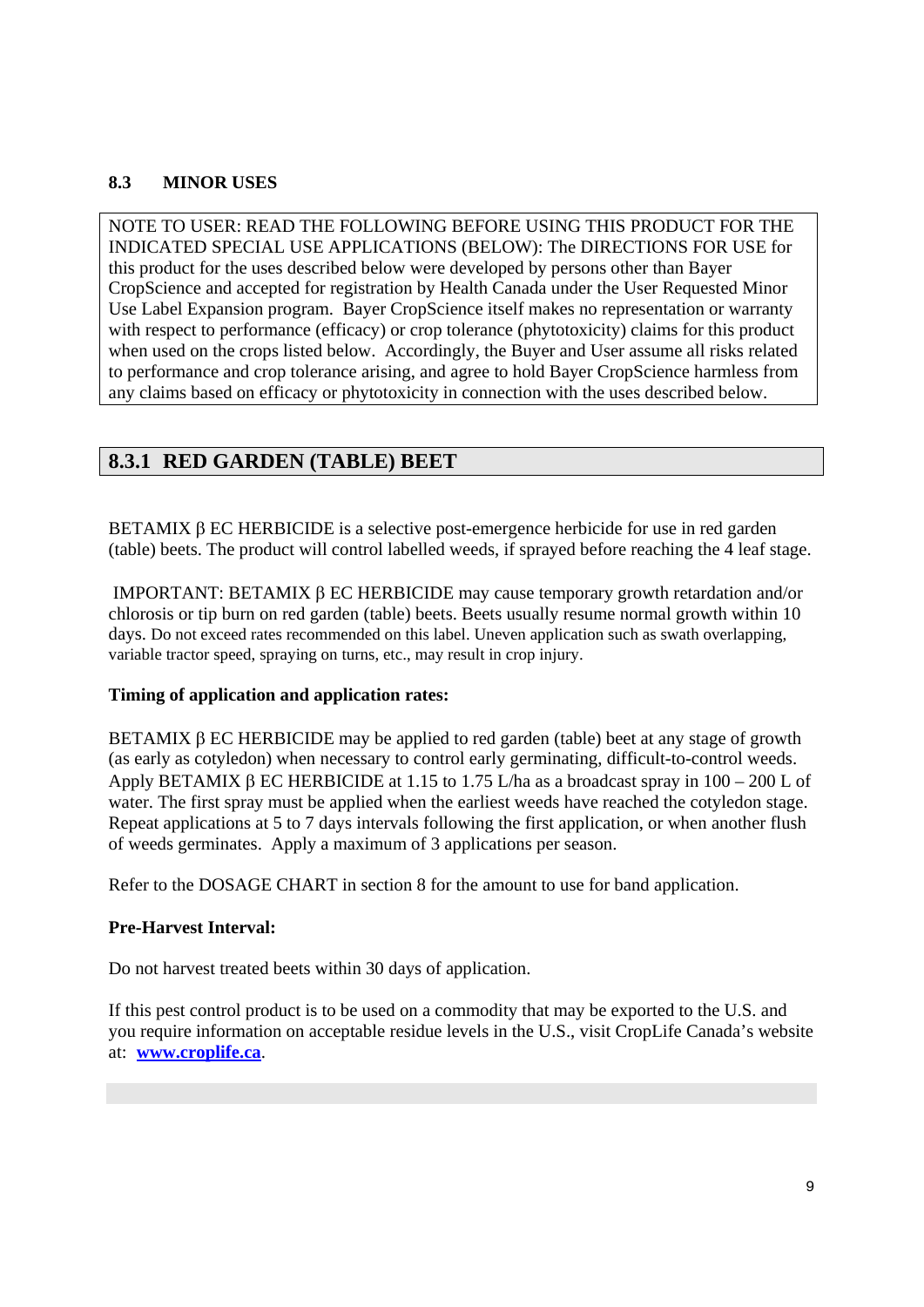# **8.3.2 NEWLY-PLANTED JUNE-BEARING STRAWBERRY VARIETIES (Transplanted Strawberries)**

## **RATES AND TIMING:**

## **BETAMIX EC HERBICIDE Alone: Post Transplanting Application**

| Weeds                                          | Rate of                | <b>Remarks</b>                                                                                                                                                                                                                                                                                                                                                                                                                                                                                                                                                                                                                |
|------------------------------------------------|------------------------|-------------------------------------------------------------------------------------------------------------------------------------------------------------------------------------------------------------------------------------------------------------------------------------------------------------------------------------------------------------------------------------------------------------------------------------------------------------------------------------------------------------------------------------------------------------------------------------------------------------------------------|
| controlled                                     | <b>ΒΕΤΑΜΙΧ β</b><br>EC |                                                                                                                                                                                                                                                                                                                                                                                                                                                                                                                                                                                                                               |
| Annual<br>weeds<br>listed in<br>Section<br>8.1 | 1.15 to 1.75<br>L/ha   | • Apply specified dosage as a broadcast spray in $100 - 200$ L of water.<br>The first spray must be applied when the earliest weeds have reached<br>the cotyledon stage.<br>• Repeat applications at 5 to 7 days intervals following the first<br>application, or when another flush of weeds germinates.<br>• Apply a maximum of 3 applications per season.<br>Refer to the DOSAGE CHART in section 8.2 for the amount to use for<br>band application.<br>Use in June-bearing strawberry varieties in the year of planting<br>only.<br>Do not use on varieties that may bear fruit in the planting year. Do not<br>$\bullet$ |
|                                                |                        | harvest any berries that might develop in the year of planting.                                                                                                                                                                                                                                                                                                                                                                                                                                                                                                                                                               |

## NOTE:

Strawberry varieties may vary in their tolerance to herbicides, including BETAMIX  $\beta$  EC. Since not all strawberry varieties have been tested for tolerance to BETAMIX  $\beta$  EC, first use of BETAMIX  $\beta$  EC should be limited to a small area of each variety to confirm tolerance prior to adoption as a general field practice. Additionally, consult your plant supplier for information on the tolerance of specific strawberry varieties to BETAMIX  $\beta$  EC.

BETAMIX  $\beta$  EC HERBICIDE may cause temporary chlorosis or tip burn on strawberry plants. Plants should resume normal growth within 7 to 21 days.

## SECTION 9: APPLICATION INSTRUCTIONS AND CAUTIONS

#### DO NOT APPLY BY AIR

#### APPLICATION INSTRUCTIONS:

When used as directed, BETAMIX  $\beta$  EC HERBICIDE is selective in sugarbeets beginning at the cotyledon stage. The stage of growth of the weeds is very important for satisfactory control. For best results, spray when the weeds are between the cotyledon and 2-leaf stage. Best results are obtained when the weeds are actively growing and are not under water or heat stress.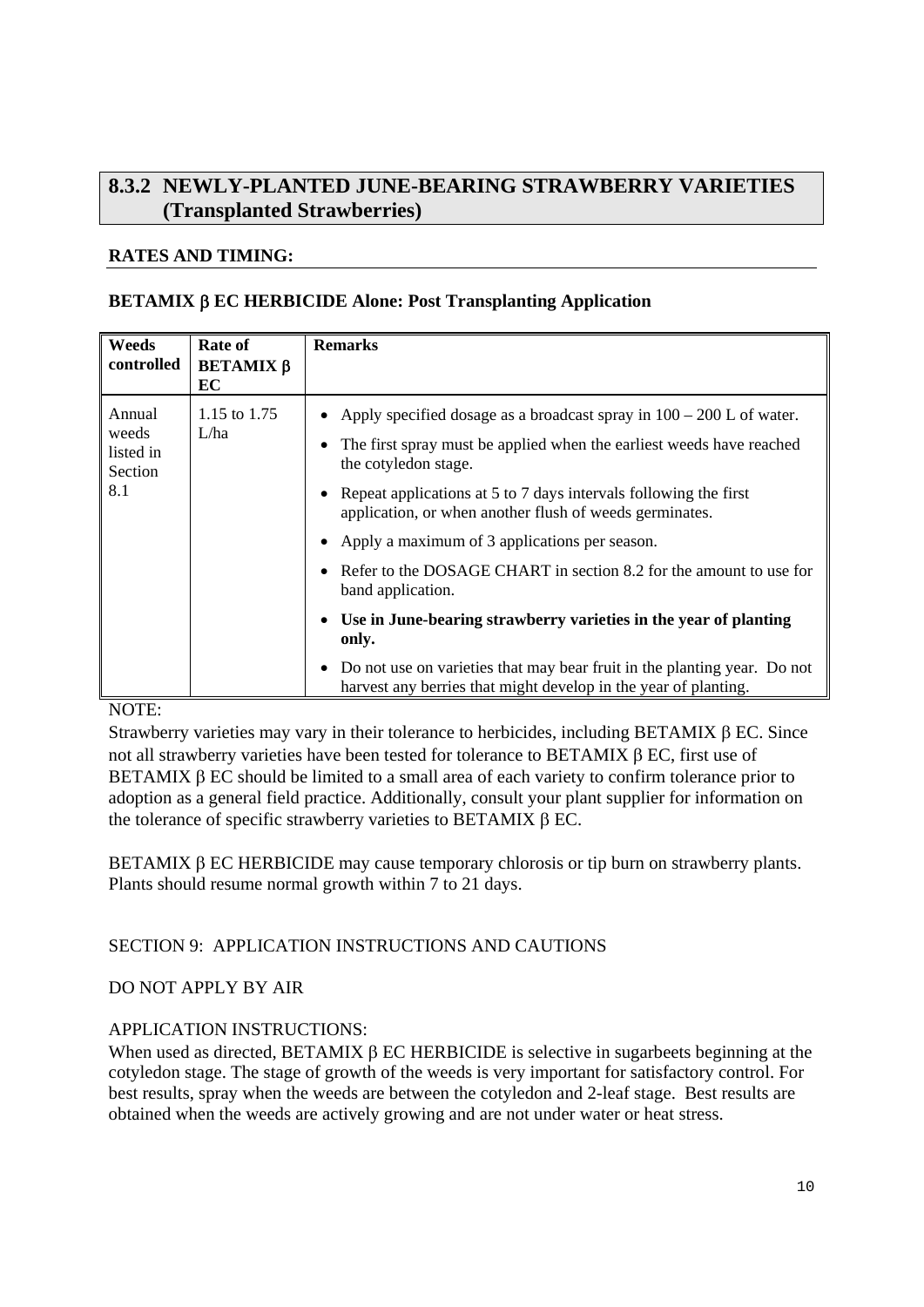## APPLICATION CAUTIONS:

BETAMIX  $\beta$  EC HERBICIDE may cause beet injury if the crop is under stress from one or more of the following conditions:

- Rapid climatic change from cool, overcast days, to hot  $(30^{\circ}$ C or over) bright days.
- Frost within 3 days prior to application or 7 days following treatment could cause beet injury.
- Windy conditions or drought.
- Use of a pre-plant or pre-emergence herbicide or other chemicals.
- Insect or disease injury.
- Close cultivation.

If stress conditions are present, delay application in order to give plants a chance to recover.

If extreme weather conditions are of short duration, delay spraying until the end of such a period.

If BETAMIX  $\beta$  EC HERBICIDE applications must be made on days with extreme temperature and sunshine, delay spraying until evening.

DO NOT OVER-TREAT: The use of higher than recommended rates may cause beet injury. DO NOT APPLY THIS PRODUCT THROUGH ANY TYPE OF IRRIGATION SYSTEM.

Do not spray while dew is present.

Rainfall or sprinkler irrigation within 6 hours of spraying may reduce weed kill.

Do not allow spray drift to contact adjacent crops, which may be injured, by spray drift.

For sugar beets, do not spray in excess of a total of 8.25 L/ha of BETAMIX EC Herbicide per season.

For garden beets and newly planted strawberries do not spray in excess of a total of 5.25 L/ha of BETAMIX EC Herbicide per season.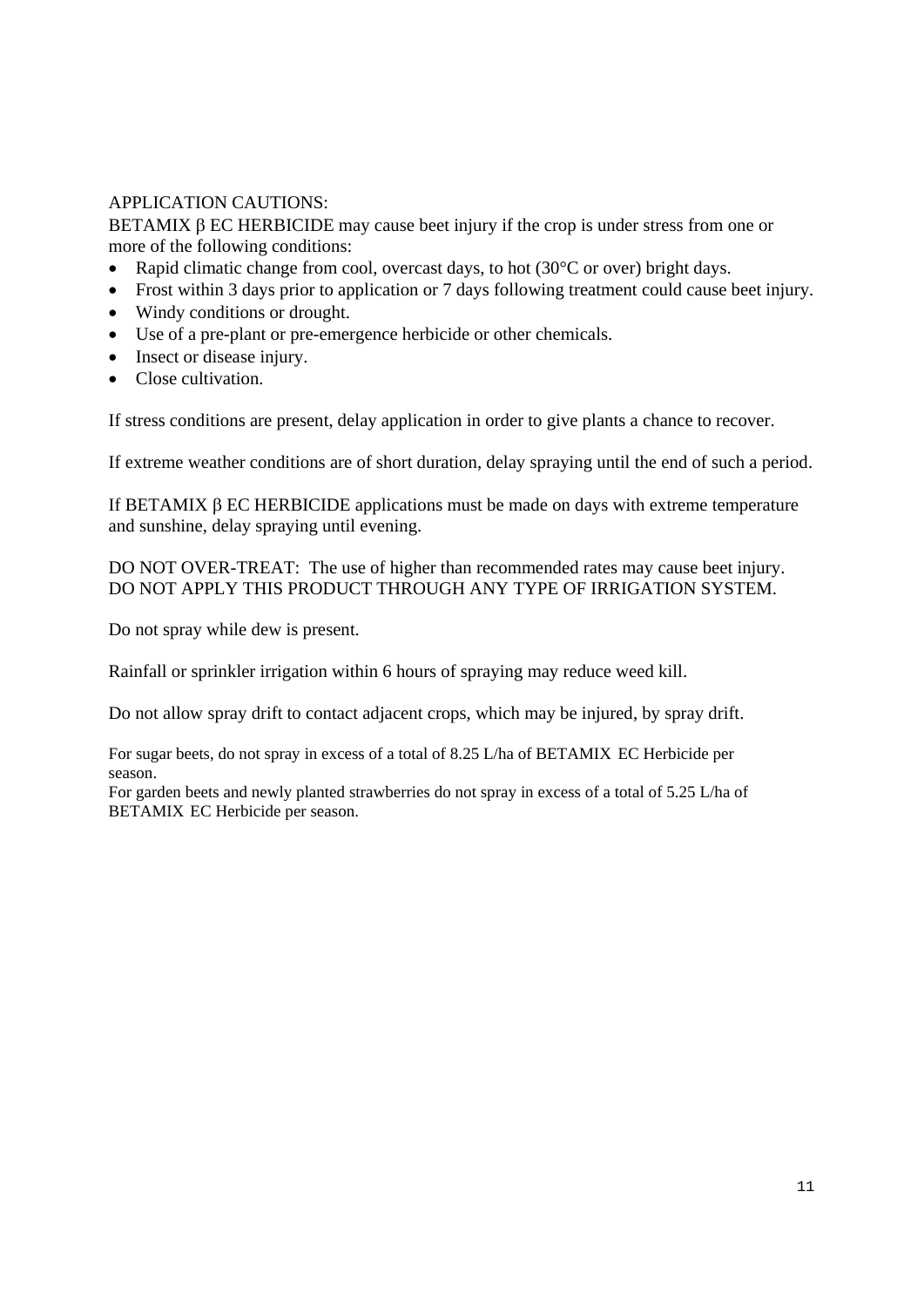## SECTION 10: BUFFER ZONES

Use of the following spray methods or equipment **DO NOT** require a buffer zone: hand-held or backpack sprayer and spot treatment.

The buffer zones specified in the table below are required between the point of direct application and the closest downwind edge of sensitive terrestrial habitats (such as grasslands, forested areas, shelter belts, woodlots, hedgerows, riparian areas and shrublands), sensitive freshwater habitats (such as lakes, rivers, sloughs, ponds, prairie potholes, creeks, marshes, streams, reservoirs and wetlands) and estuarine/marine habitats.

| Method of<br>Application | Crop                                            | Buffer Zones (metres) Required for the Protection of: |          |                              |                |             |
|--------------------------|-------------------------------------------------|-------------------------------------------------------|----------|------------------------------|----------------|-------------|
|                          |                                                 | Freshwater Habitats of                                |          | Estuarine/Marine Habitats of |                | Terrestrial |
|                          |                                                 |                                                       | Depths:  | Depths:                      |                | Habitat     |
|                          |                                                 | Less                                                  | Greater  | Less                         | Greater        |             |
|                          |                                                 | than $1 \text{ m}$                                    | than 1 m | than $1 \text{ m}$           | than 1 m       |             |
| Field sprayer            | Sugarbeet,<br>table beet,                       |                                                       |          |                              | $\overline{0}$ |             |
|                          | newly-planted<br>strawberries<br>(reduced rate) |                                                       |          |                              |                |             |
|                          | applications)                                   |                                                       |          |                              |                |             |
|                          | Sugarbeet<br>(full rate)                        |                                                       |          |                              | 0              |             |
|                          | applications)                                   |                                                       |          |                              |                |             |

When a tank mixture is used, consult the labels of the tank-mix partners and observe the largest (most restrictive) buffer zone of the products involved in the tank mixture.

#### SECTION 11: MIXING INSTRUCTIONS

MIXING THE SPRAY: MAKE SURE THE SPRAYER IS CLEAN. BETAMIX  $\beta$  EC HERBICIDE is an emulsifiable concentrate containing 306 grams of active ingredients per litre.

The formulation contains sufficient wetting agents for optimum coverage. DO NOT add additional wetting agents or other spray adjuvants.

Add sufficient water in the tank to fill the lines.

Then add the desired amount of BETAMIX  $\beta$  EC HERBICIDE and the remaining quantity of water with the bypass agitator running.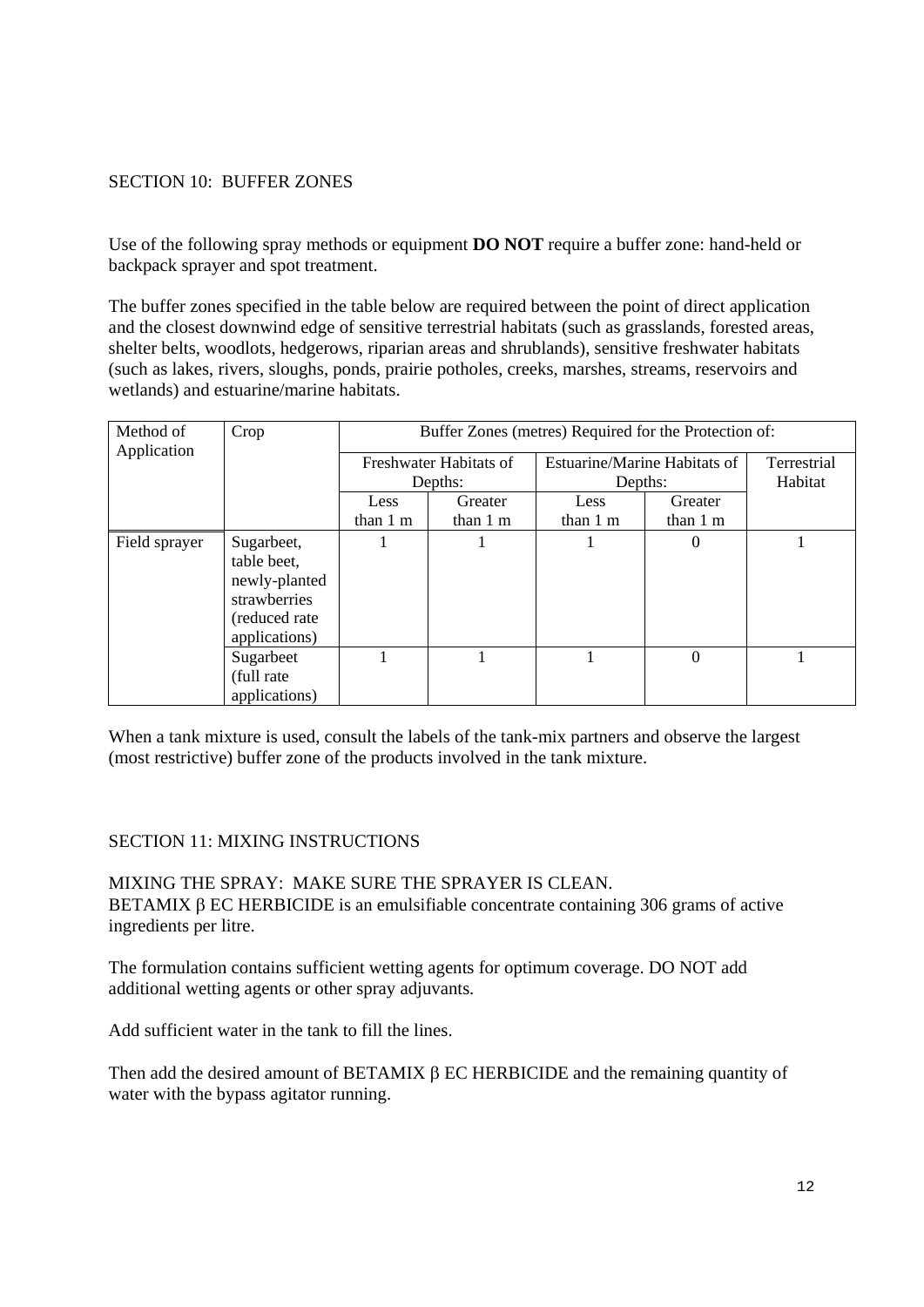Bypass agitation is sufficient. Mechanical agitation is not recommended. Only use freshly prepared spray solutions.

Always spray immediately after preparing the spray solution. Prepare only enough spray solution to last less than 4 hours.

SECTION 12: LIVESTOCK FEEDING, PREHARVEST INTERVALS AND RE-ENTRY INTERVAL

CAUTION: Do not graze treated crops or use for livestock feed; sufficient data are not available to support such use.

Do not apply BETAMIX B EC HERBICIDE to sugarbeets later than 60 days prior to harvest.

Do not apply BETAMIX  $\beta$  EC HERBICIDE to red garden (table) beets within 30 days of harvest.

#### RE-ENTRY INTERVAL

Do not enter or allow worker entry into treated areas during the restricted entry interval (REI) of 24 hours.

#### SECTION 13: RESISTANCE MANAGEMENT RECOMMENDATIONS

For resistance management, BETAMIX  $\beta$  EC HERBICIDE is a Group 5 herbicide. Any weed population may contain or develop plants naturally resistant to BETAMIX  $\beta$  EC HERBICIDE and other Group 5 herbicides. The resistant biotypes may dominate the weed population if these herbicides are used repeatedly in the same field. Other resistance mechanisms that are not linked to site of action, but specific for individual chemicals, such as enhanced metabolism, may also exist. Appropriate resistance-management strategies should be followed.

To delay herbicide resistance:

- Where possible, rotate the use of BETAMIX  $\beta$  EC HERBICIDE or other Group 5 herbicides with different herbicide groups that control the same weeds in a field.
- Use tank mixtures with herbicides from a different group when such use is permitted.
- **-** Herbicide use should be based on an IPM program that includes scouting, historical information related to herbicide use and crop rotation, and considers tillage (or other mechanical), cultural, biological and other chemical control practices.
- **-** Monitor treated weed populations for resistance development.
- **-** Prevent movement of resistant weed seeds to other fields by cleaning harvesting and tillage equipment and planting clean seed.